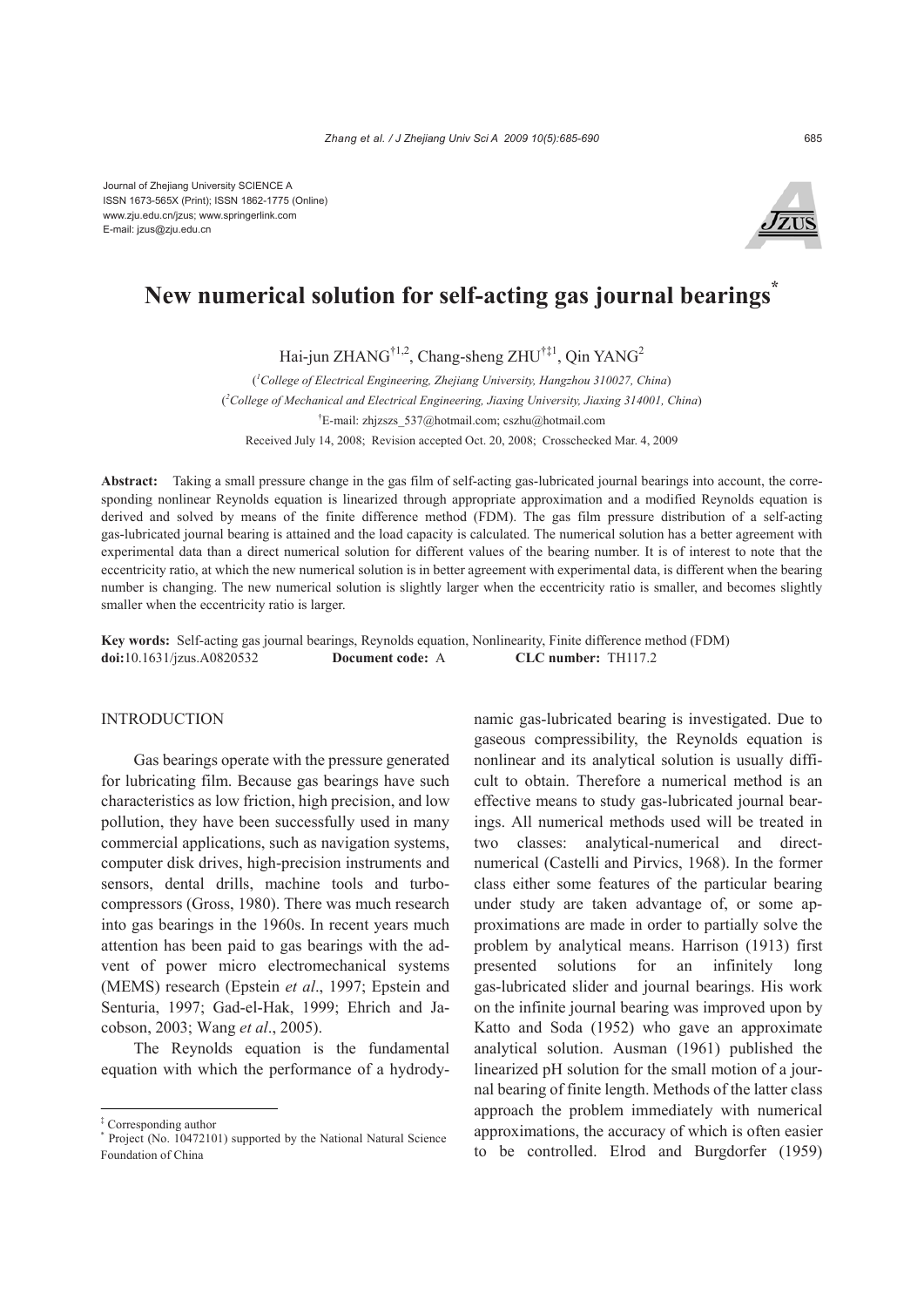presented solutions for the infinite journal bearings, i.e., length-to-diameter ratio is infinite  $(L/D=\infty)$ . Raimondi (1961) obtained solutions for the full journal bearings with *L*/*D* ratioes of 2, 1, and 0.5. Cheng and Pan (1965) adopted the finite element method (FEM) in analyzing the stability of gas-lubricated, plain journal bearings of finite length. Malik *et al.*(1989) obtained the response of a journal bearing accelerated from an equilibrium state by solving the time-transient Reynolds equation and the equations of motion of a journal bearing by means of the FEM. Bert and Malik (1997) and Malik and Bert (1994) analyzed steady-state and transient characteristics of gas-lubricated journal bearings with a differential quadrature method (DQM). Piekos and Breuer (1999) and Piekos (2000) used an orbit method with a pseudospectral technique for treating the Reynolds equation. Cioc *et al*.(2003; 2004) calculated the flow of gas journal bearings considering inertial effects using the space-time conservation element and solution element (CE/SE) method. Qi *et al.*(2006) transformed the Reynolds equation into a standard elliptic partial differential equation form and gained solutions using Matlab's partial differential equation (PDE) solver.

Because an increased amount of time is spent on solving the nonlinear Reynolds equation with direct numerical approaches, it is essential to find a simple and convenient method for the problem. Due to little change of pressure in the gas film of the self-acting journal bearing, the corresponding nonlinear Reynolds equation can be linearized through proper approximation. The modified Reynolds equation is obtained and solved using the FDM method. The gas film pressure distribution of the self-acting gas-lubricated journal bearing is attained and the load capacity is calculated. Finally, the new numerical solution shows better agreement with experimental data than the direct numerical solution, which proves its validity.

# REYNOLDS EQUATION FOR SELF-ACTING GAS JOURNAL BEARINGS

The Reynolds equation, which determines pressure distribution of the bearings, can be derived from the motion equation, continuity equation, and energy equation for gas lubrication film. By assuming steady conditions and neglecting the inertial terms, body forces, *x*-direction and *y*-direction components of viscosity force induced by flow gradient, as shown in Fig.1, the Reynolds equation is derived as

$$
\frac{\partial}{\partial x} \left( \frac{\rho h^3}{\mu} \frac{\partial p}{\partial x} \right) + \frac{\partial}{\partial y} \left( \frac{\rho h^3}{\mu} \frac{\partial p}{\partial y} \right) = 6u_0 \frac{\partial (\rho h)}{\partial x} + 12 \frac{\partial (\rho h)}{\partial t},\tag{1}
$$

where  $\rho$  is gas density,  $\mu$  is gas absolute viscosity, h is gas film thickness,  $p$  is gas film pressure,  $u_0$  is *x*-direction component of gas velocity, *x*-direction (the axial direction) is perpendicular to the plane *xOz*, *t* is time variable.



**Fig.1 Sketch of gas-lubricated journal bearings' model** *<sup>h</sup>*

The Reynolds equation relating pressure, density, surface velocity, and film thickness is a 2D elliptic differential one, which is fundamental in the gas-lubricated journal bearing field. The solution to the Reynolds equation provides the pressure distribution throughout the film, given the geometry, property, and state parameters. Once the pressure distribution is known, the other properties of the gas film are readily determined.

The gas-lubricated film obeys a polytropic relation (Gross, 1980)

$$
p\rho^{-n} = \text{constant},\tag{2}
$$

where *p* stands for the gas film pressure and  $\rho$  the density of gases. *n* is the polytropic gas-expansion exponent, whose value lies between 1 and  $\gamma$ . γ represents the ratio of the specific heat per unit weight for constant pressure to the one for constant volume, that is,  $\gamma = c_p/c_v$ . When flow is isothermal, Eq.(2) with *n*=1 derives from the equation of state.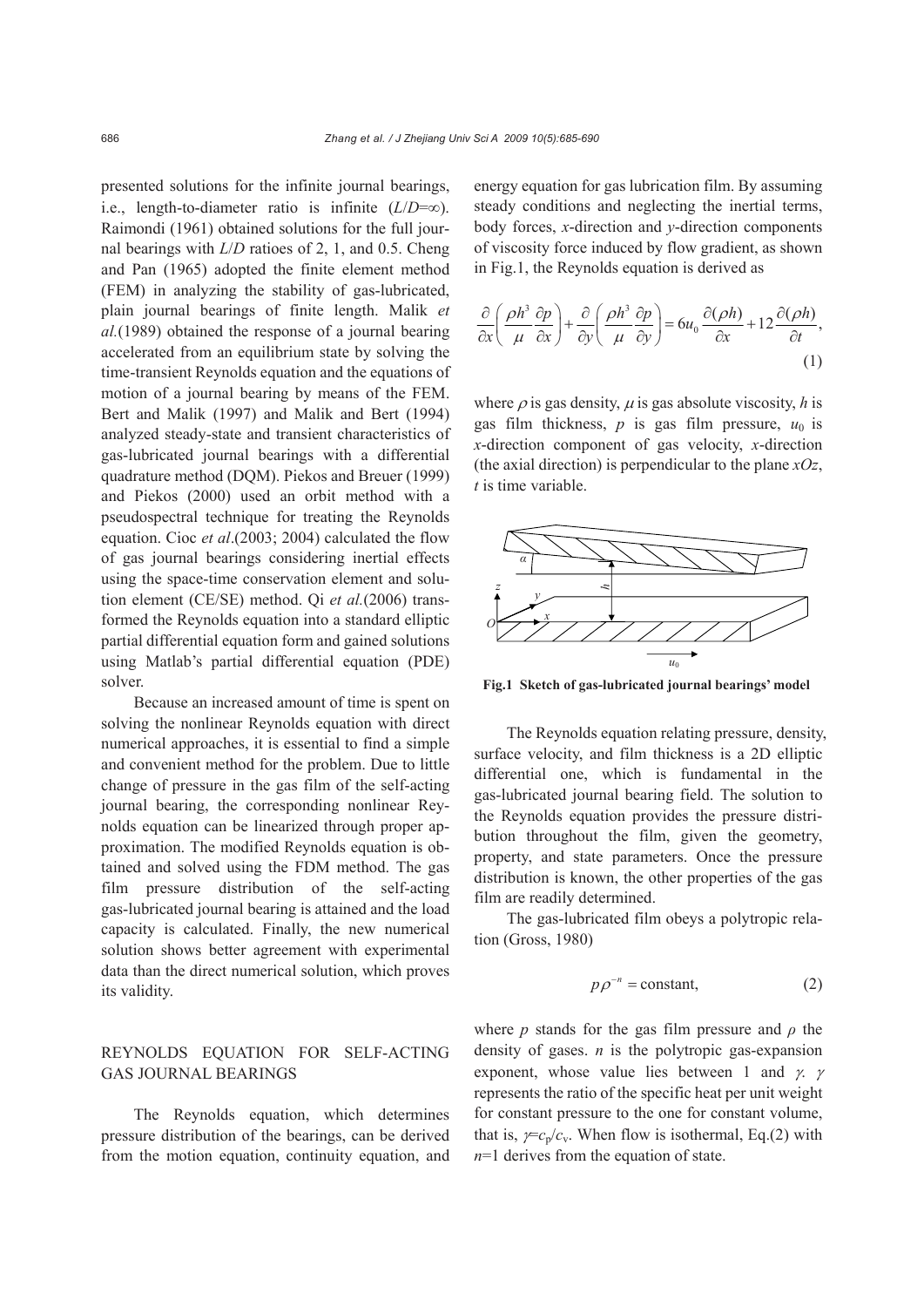The viscosities of common gases increase with temperature but are comparatively insensitive to moderate temperature and pressure changes. Within a gas lubricating film, temperature and pressure changes are normally small, and viscosity is considered to be constant.

Therefore, by assuming constant temperature, Eq.(1) becomes

$$
\frac{\partial}{\partial x}\left(ph^3\frac{\partial p}{\partial x}\right) + \frac{\partial}{\partial y}\left(ph^3\frac{\partial p}{\partial y}\right) = 6\mu u_0 \frac{\partial (ph)}{\partial x}.
$$
 (3)

The self-acting gas-lubricated journal bearing is illustrated in Fig.2, where *c* is the radial clearance, *e* the eccentricity,  $L$  the bearing length,  $O<sub>b</sub>$  the center of the bearing,  $O_i$  the center of the journal,  $r$  the journal radius, *W* the applied load,  $W_H$  in the direction of the line of centers,  $W_V$  normal to the direction of the line of centers, *θ*, *ζ* the circumferential coordinate and axial coordinate, respectively, φ the attitude angle, *ω* the angular velocity of the journal. The axial direction *y* is perpendicular to the plane  $xOz$ , Eq.(3) becomes

$$
\frac{\partial}{\partial \theta} \left( ph^3 \frac{\partial p}{\partial \theta} \right) + r^2 \frac{\partial}{\partial y} \left( ph^3 \frac{\partial p}{\partial y} \right) = 6 \mu u_0 r \frac{\partial (ph)}{\partial \theta}.
$$
 (4)

The non-dimensional form for Eq.(4) is

$$
\frac{\partial}{\partial \theta} \left( PH^3 \frac{\partial P}{\partial \theta} \right) + \frac{\partial}{\partial \zeta} \left( PH^3 \frac{\partial P}{\partial \zeta} \right) = A \frac{\partial}{\partial \theta} (PH), \tag{5}
$$

where

$$
\begin{cases}\nx = r\theta, \ y = r\zeta, \\
u_0 = r\omega, P = p/p_a, \\
A = \frac{6\mu\omega}{p_a} \left(\frac{r}{c_0}\right)^2, \\
h = c_0(1 + \varepsilon\cos\theta) = c_0 H,\n\end{cases}
$$

where  $H$ ,  $P$  is the non-dimensional gas film thickness and gas film pressure, respectively, *r* is journal radius,  $\omega$  is journal angular velocity,  $\Lambda$  is bearing number,  $p_a$ is ambient pressure,  $\varepsilon$  is eccentricity ratio and  $c_0$  is radial clearance.



**Fig.2 Schematic diagram of self-acting gas-lubricated journal bearings. (a) Cross section; (b) Axial section** 

The boundary conditions for Eq.(5) are

$$
P\left(\theta, \pm \frac{L}{2r}\right) = 1,
$$
  
\n
$$
P(0,\zeta) = P(2\pi,\zeta),
$$
  
\n
$$
P(\theta,\zeta) = P(\theta,-\zeta),
$$
\n(6)

where

$$
\theta \in [0, 2\pi], \zeta \in \left[-\frac{L}{2r}, \frac{L}{2r}\right].
$$

Eq.(5), a non-linear PDE with respect to non-dimensional pressure *P*, can be solved directly by the finite difference method (FDM). However, as mentioned above, the disadvantages of the direct-numerical method are: increased amount of computer time, the need for an efficient computer system and the instability in the convergence of iteration process.

### MODIFIED REYNOLDS EQUATION

Because the Reynolds equation is a non-linear partial differential one, the calculation method of the direct-numerical solution is more complex and occupies much more computer time. In order to simplify the calculation, the Reynolds equation is linearized as follows. First Eq.(5) becomes

$$
H^{3}\left(\frac{\partial^{2} P}{\partial \theta^{2}} + \frac{\partial^{2} P}{\partial \zeta^{2}}\right) + 3H^{2} \frac{\partial H}{\partial \theta} \frac{\partial P}{\partial \theta} - A \frac{dH}{d\theta}
$$
  
= 
$$
-\frac{H^{3}}{P} \left[ \left(\frac{\partial P}{\partial \theta}\right)^{2} + \left(\frac{\partial P}{\partial \zeta}\right)^{2} \right] + A \frac{H}{P} \frac{\partial P}{\partial \theta}.
$$
 (7)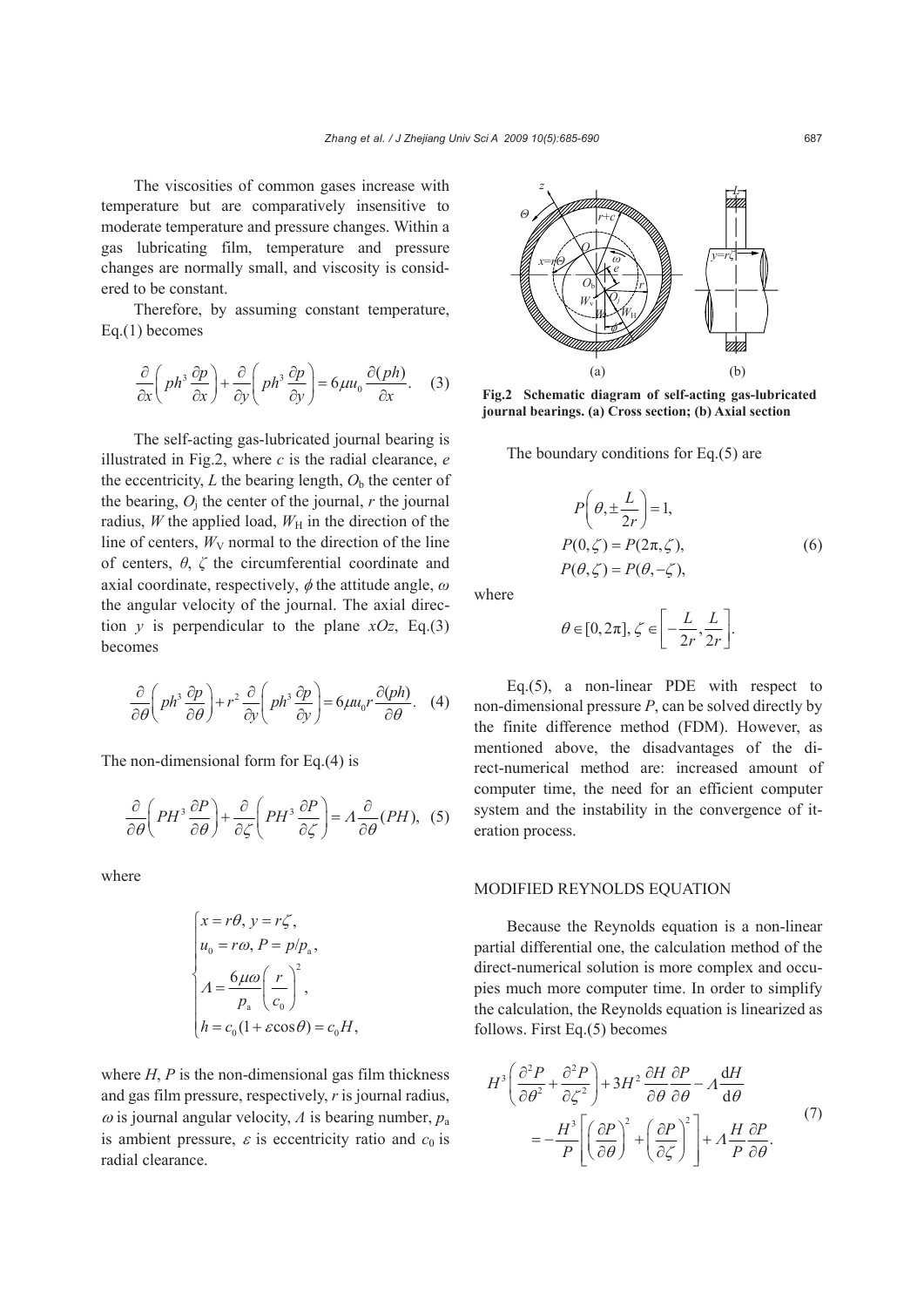Considering the compressibility, low viscosity and low pressure of gas-lubricated journal bearings,  $\left(\frac{P}{\theta}\right)^2$ ,  $( \partial P)$  $\left(\overline{\partial}\overline{\theta}\right)$  $\left|P\right\rangle^2$ ζ  $( \partial P)$  $\left(\frac{\partial F}{\partial \zeta}\right)$  are considered to be small. The pressure gradient of gas film,  $\frac{\partial P}{\partial \theta}$ , ∂ ∂ *P* ζ ∂ ∂ have the same trend as the eccentricity ratio  $\varepsilon$ , that is,  $\frac{\partial P}{\partial \theta}$ , ∂ ∂ *P* ζ ∂ ∂ increase as  $\varepsilon$  increases. Therefore, it is appropriate to make the following approximation:

$$
\left(\frac{\partial P}{\partial \theta}\right)^2 + \left(\frac{\partial P}{\partial \zeta}\right)^2 \approx \varepsilon \frac{\partial P}{\partial \theta} + \varepsilon \frac{\partial P}{\partial \zeta}.
$$
 (8)

Harrison (1913), Katto and Soda (1952) substituted  $p_a c$  for *ph* in deriving a linearized *ph* solution of the Reynolds equation, and the same approximation is adopted here. Therefore, the non-dimensional pressure  $P$  in the denominator of the right hand in Eq.(7) is replaced by  $\frac{P_0}{1 + \varepsilon \cos \theta} = \frac{1}{H}$ . Eq.(7) becomes

$$
H^3 \left( \frac{\partial^2 P}{\partial \theta^2} + \frac{\partial^2 P}{\partial \zeta^2} \right) + 3H^2 \frac{\partial H}{\partial \theta} \frac{\partial P}{\partial \theta} - \Lambda \frac{dH}{d\theta} + H^2 \left( \varepsilon \frac{\partial P}{\partial \theta} + \varepsilon \frac{\partial P}{\partial \zeta} \right) - \Lambda \frac{\partial P}{\partial \theta} = 0.
$$
 (9)

As soon as Eq.(9) is solved by the means of FDM, the characteristics of gas bearings, such as pressure distribution, load capacity, are obtained.

The load capacity of the self-acting gas-lubricated journal bearings consists of two parts: one is  $W_H$  in the direction of the center line, and the other is  $W_V$  normal to the direction of the center line, as shown in Fig.2.

$$
\begin{cases}\nW = \sqrt{W_{\rm H}^2 + W_{\rm V}^2}, \\
W_{\rm H} = 2 \int_0^{L/2} \int_0^{2\pi} p \cos \theta r \, d\theta \, dy, \\
W_{\rm V} = 2 \int_0^{L/2} \int_0^{2\pi} p \sin \theta r \, d\theta \, dy.\n\end{cases} \tag{10}
$$

After discretization of the solution region, Eq.(10) becomes:

$$
\begin{cases}\nW_{\rm H} = p_{\rm a} \cdot 2\pi r L \sum_{i=1}^{n-1} \sum_{j=1}^{m-1} P_{ij} \cos \theta_i \Delta \theta \Delta \zeta, \\
W_{\rm V} = p_{\rm a} \cdot 2\pi r L \sum_{i=1}^{n-1} \sum_{j=1}^{m-1} P_{ij} \sin \theta_i \Delta \theta \Delta \zeta,\n\end{cases} \tag{11}
$$

where *n*, *m* are the circumferential and axial nodes of gas-lubricated journal bearings, respectively.

## LOAD CAPACITY CALCULATION AND **COMPARISON**

To demonstrate the validity of the new numerical solution, numerical results are compared with experimental data in the literature. Experimental data for gas journal bearings has been rare in recent years, but it can be found in many researches of the 1960s. The parameters here have the same values as those in (Whitley and Betts, 1959), as shown in Table 1.

**Table 1 Parameters of gas journal bearings** 

| Parameter                                      | Value               |
|------------------------------------------------|---------------------|
| Journal radius $r$ (mm)                        | 25.4                |
| Radial clearance $c_0$ (mm)                    | $12.7\times10^{-3}$ |
| Bearing width $L$ (mm)                         | 76.2                |
| Lubricant                                      | Argon               |
| Absolute viscosity $\mu$ (N·s/m <sup>2</sup> ) | $2.29\times10^{-5}$ |
| Ambient pressure $P_a$ (N/m <sup>2</sup> )     | $1.033 \times 10^5$ |

Fig.3 demonstrates the pressure distribution of self-acting gas-lubricated journal bearings. It can be seen that pressure distribution for gas bearings is different from that for oil bearings because of gas compressibility: (1) There is a large pressure peak value in the convergent region while a small pressure peak value in the divergent region; i.e., the magnitude of pressure in the convergent region is larger than that in the divergent region; (2) The pressure in the convergent region ascends smoothly while that in the divergent region descends quickly; (3) Contrary to oil bearings, the magnitude of pressure change is small, which explains the smaller load capacity of gas bearings.

It is of interest to compare the calculated values with experimental data. The comparisons of load capacity versus eccentricity ratio between the direct numerical solution, the new numerical solution and the experimental data for different bearing numbers are shown in Figs.4a~4c.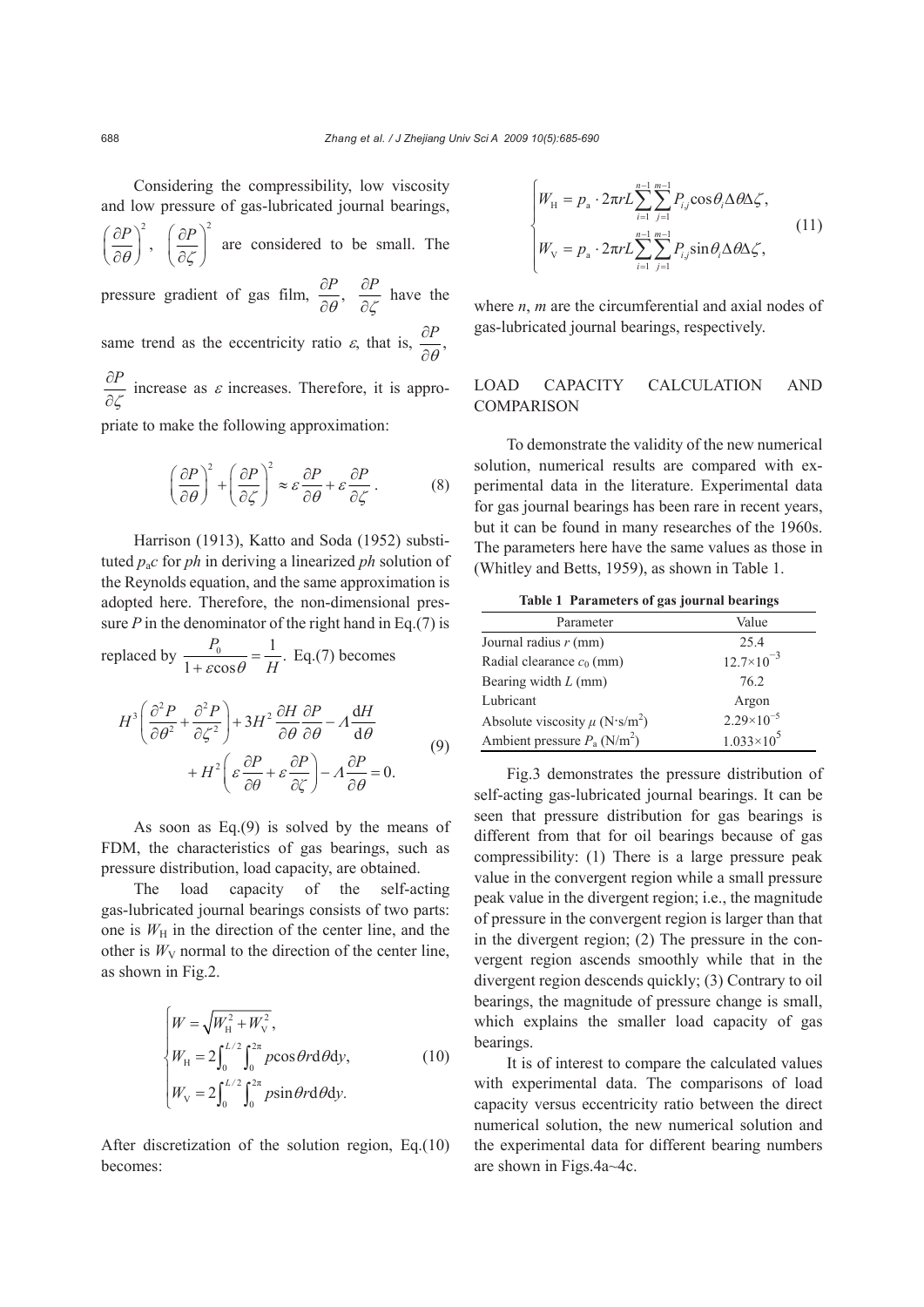

**Fig.3 Non-dimensional pressure distribution of selfacting gas-lubricated journal bearings** 



**Fig.4 Comparison of load capacity when the bearing number** *Λ* **is (a) 1.63; (b) 3.26; (c) 4.89** 

It can be seen that the load capacity for self-acting gas-lubricated journal bearings increases with an increasing eccentricity ratio. For the same bearing number, both the value of the direct numerical solution and that of the new numerical solution are larger than that with experimental data. The difference between the new numerical solution and the experimental data is smaller than that between the direct numerical solution and the experimental data. Especially when the bearing number increases, the consistency between the new numerical solution and the experimental data is better.

In addition, the eccentricity ratio at which the new numerical solution is in better agreement with the experimental data is different when the bearing number is changing. The new numerical solution is larger than the experimental data when the eccentricity ratio is smaller than 0.3, and becomes smaller than the experimental data when the eccentricity ratio is 0.4.

## **CONCLUSION**

As a non-linear PDE, the Reynolds equation for self-acting gas-lubricated journal bearings is difficult to obtain as an exact analytical solution. It is simple and convenient to transform the Reynolds equation into a linear partial differential one through proper approximation and attain the numerical solution using the FDM. The study demonstrates that the new numerical solution shows better agreement with the experimental data than the direct numerical solution, showing it is superior to the direct numerical solution. It is of interest to note that the eccentricity ratio at which the new numerical solution is in better agreement with the experimental data is different when the bearing number is changing. The new numerical solution is larger than the experimental data when the eccentricity ratio is smaller than 0.3, and becomes smaller than the experimental data when the eccentricity ratio is 0.4.

#### **References**

- Ausman, J.S., 1961. An improved analytical solution for self-acting, gas-lubricated journal bearings of finite length. *Journal of Basic Engineering*, **83**:188-194.
- Bert, C.W., Malik, M., 1997. Transient analysis of gas-lubricated journal bearing systems by differential quadrature. *Journal of Tribology*, **119**(1):91-99. [doi:10. 1115/1.2832489]